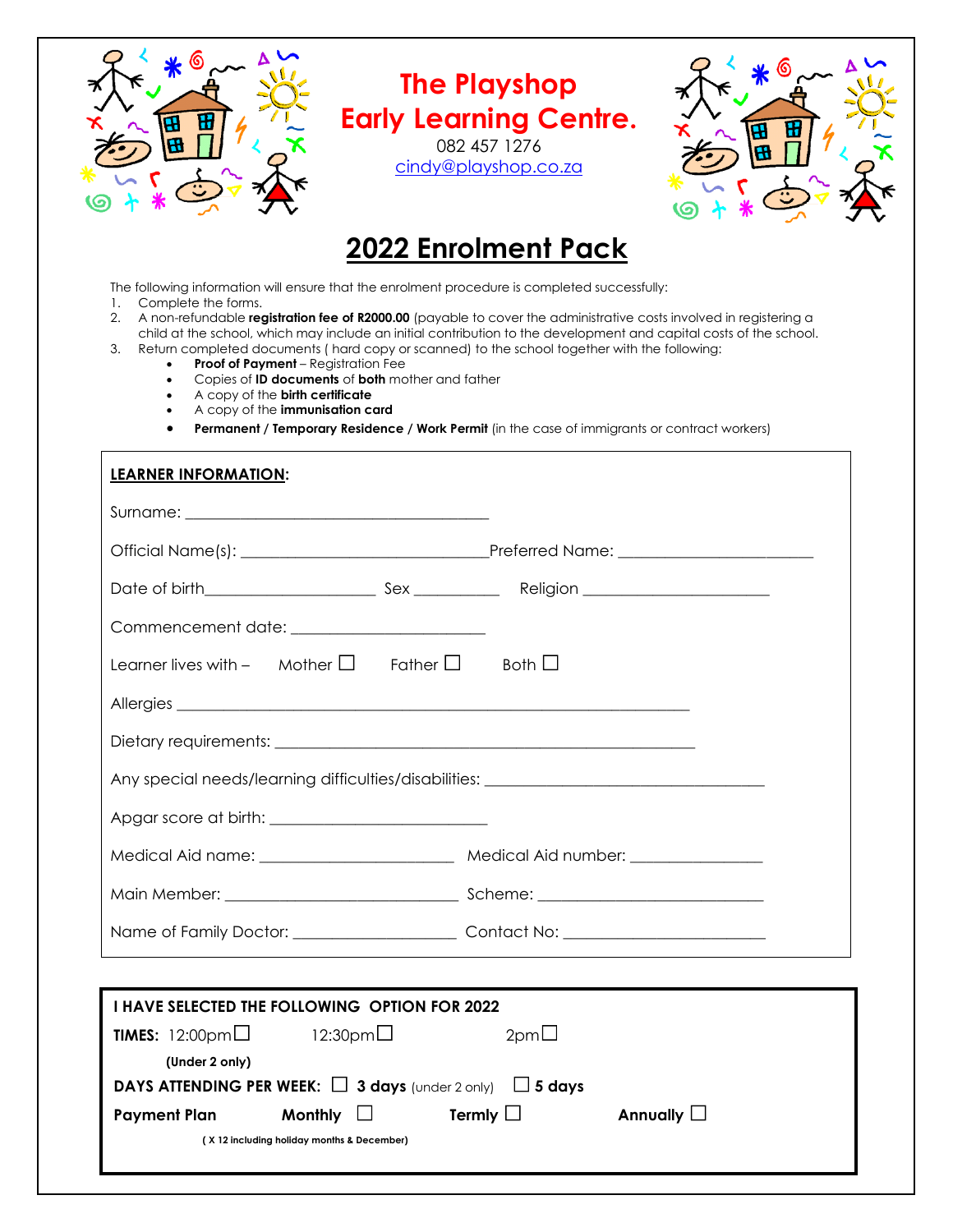|                                                                     | Person responsible for payment of fees Full Name: ______________________________                                                                                                                                                                                                                                                                                                                                                                                                                                                                                                                                                                                                       |  |
|---------------------------------------------------------------------|----------------------------------------------------------------------------------------------------------------------------------------------------------------------------------------------------------------------------------------------------------------------------------------------------------------------------------------------------------------------------------------------------------------------------------------------------------------------------------------------------------------------------------------------------------------------------------------------------------------------------------------------------------------------------------------|--|
|                                                                     |                                                                                                                                                                                                                                                                                                                                                                                                                                                                                                                                                                                                                                                                                        |  |
|                                                                     |                                                                                                                                                                                                                                                                                                                                                                                                                                                                                                                                                                                                                                                                                        |  |
|                                                                     |                                                                                                                                                                                                                                                                                                                                                                                                                                                                                                                                                                                                                                                                                        |  |
|                                                                     |                                                                                                                                                                                                                                                                                                                                                                                                                                                                                                                                                                                                                                                                                        |  |
|                                                                     |                                                                                                                                                                                                                                                                                                                                                                                                                                                                                                                                                                                                                                                                                        |  |
|                                                                     |                                                                                                                                                                                                                                                                                                                                                                                                                                                                                                                                                                                                                                                                                        |  |
|                                                                     |                                                                                                                                                                                                                                                                                                                                                                                                                                                                                                                                                                                                                                                                                        |  |
|                                                                     | In case of emergencies & parent's are unavailable, contact:                                                                                                                                                                                                                                                                                                                                                                                                                                                                                                                                                                                                                            |  |
|                                                                     |                                                                                                                                                                                                                                                                                                                                                                                                                                                                                                                                                                                                                                                                                        |  |
|                                                                     |                                                                                                                                                                                                                                                                                                                                                                                                                                                                                                                                                                                                                                                                                        |  |
| on my child's acceptance at the school.<br>school during that term. | Acknowledgement:<br>I undertake to comply with all the rules & regulations of the School and acknowledge that it is my<br>responsibility to make myself familiar with the policies by completing and returning the required documents<br>I undertake to advise the School in writing of any changes to the details supplied on this agreement.<br>I acknowledge that I will undertake to supply one full term or four months written notice upon the withdrawal<br>of my child from the school. This notice is to be given the term preceding the term of withdrawal.<br>Failure to do so will result in me being liable for the full terms fees in question, whether my child attends |  |
|                                                                     |                                                                                                                                                                                                                                                                                                                                                                                                                                                                                                                                                                                                                                                                                        |  |
| FOR OFFICE USE ONLY                                                 | <b>REGISTRATION FEE PAID: Date:</b>                                                                                                                                                                                                                                                                                                                                                                                                                                                                                                                                                                                                                                                    |  |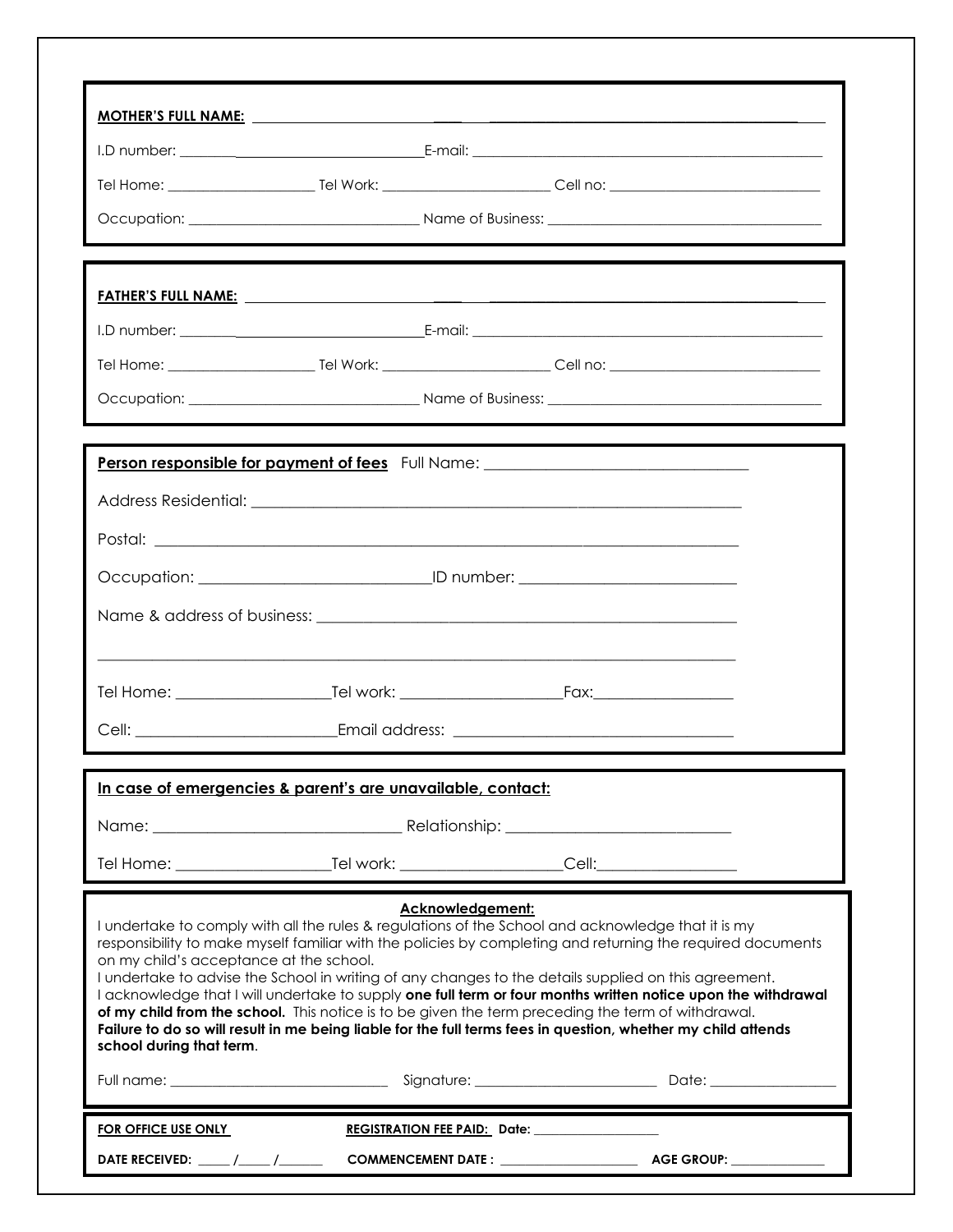



# **Consent and Indemnity**

\_\_\_\_\_\_\_\_\_\_\_\_\_\_\_\_\_\_\_\_\_\_\_\_\_\_\_\_\_\_\_\_\_\_\_\_\_\_\_\_\_\_\_\_\_\_\_\_\_\_\_\_\_\_\_\_\_\_\_\_\_\_\_\_\_\_\_\_\_\_\_\_\_\_\_\_\_\_\_\_\_\_

\_\_\_\_\_\_\_\_\_\_\_\_\_\_\_\_\_\_\_\_\_\_\_\_\_\_\_\_\_\_\_\_\_\_\_\_\_\_\_\_\_\_\_\_\_\_\_\_\_\_\_\_\_\_\_\_\_\_\_\_\_\_\_\_\_\_\_\_\_\_\_\_\_\_\_\_\_\_\_\_\_\_

 $\_$  (Full Names)

Address:

The Parent/Guardian of **Exercise 2018** (Separation 1) the Parent/Guardian of the set of the set of the set of the set of the set of the set of the set of the set of the set of the set of the set of the set of the set of th hereby consent to the participation of my child/children in the activities of The Playshop Early Learning Centre. I hereby unconditionally and irrevocably indemnify and hold harmless The Playshop Early Learning Centre - and/or its employees and other staff against all and any losses, claims, actions, damages or costs which may be made against and/or suffered by The Playshop Early Learning Centre and/or its employees and other staff, whether arising out of injury to, or death of, the child/children, who is/are enrolled at The Playshop Early Learning Centre, while the child/children attends and/or participates in the activities of The Playshop Early Learning Centre, whether such claims, actions, losses, damages (whether direct, consequential or otherwise) or costs arise from breach of any contract relating to the said child/children's admission to The Playshop Early Learning Centre and whether such contract is terminated or not, or arising from any negligence (whether total or contributory) on part of The Playshop Early Learning Centre or its employees or other staff.

I hereby agree to enroll the above child/children at The Playshop Early Learning Centre, subject to the terms and conditions as laid down. This document is valid from date of signing until the child leaves The Playshop Early Learning Centre.

In the event of an emergency we do hereby authorise the schools management and/or teacher in-charge to employ the services of any emergency service/s as may be deemed necessary, i.e. paramedic/s, nurse, medical doctor, hospital or other person/s trained in First Aid. Any resultant cost/s for such service/s will be borne by the signatory / signatories.

Signed by Mother/Guardian **Identity Number Identity Number IDentity** Date

\_\_\_\_\_\_\_\_\_\_\_\_\_\_\_\_\_\_\_\_\_\_\_\_\_\_ \_\_\_\_\_\_\_\_\_\_\_\_\_\_\_\_\_\_\_\_\_\_\_\_\_\_\_\_\_\_\_\_ \_\_\_\_\_\_\_\_

\_\_\_\_\_\_\_\_\_\_\_\_\_\_\_\_\_\_\_\_\_\_\_\_\_\_ \_\_\_\_\_\_\_\_\_\_\_\_\_\_\_\_\_\_\_\_\_\_\_\_\_\_\_\_\_\_\_\_ \_\_\_\_\_\_\_\_ Signed by Father/Guardian and Identity Number and Date Date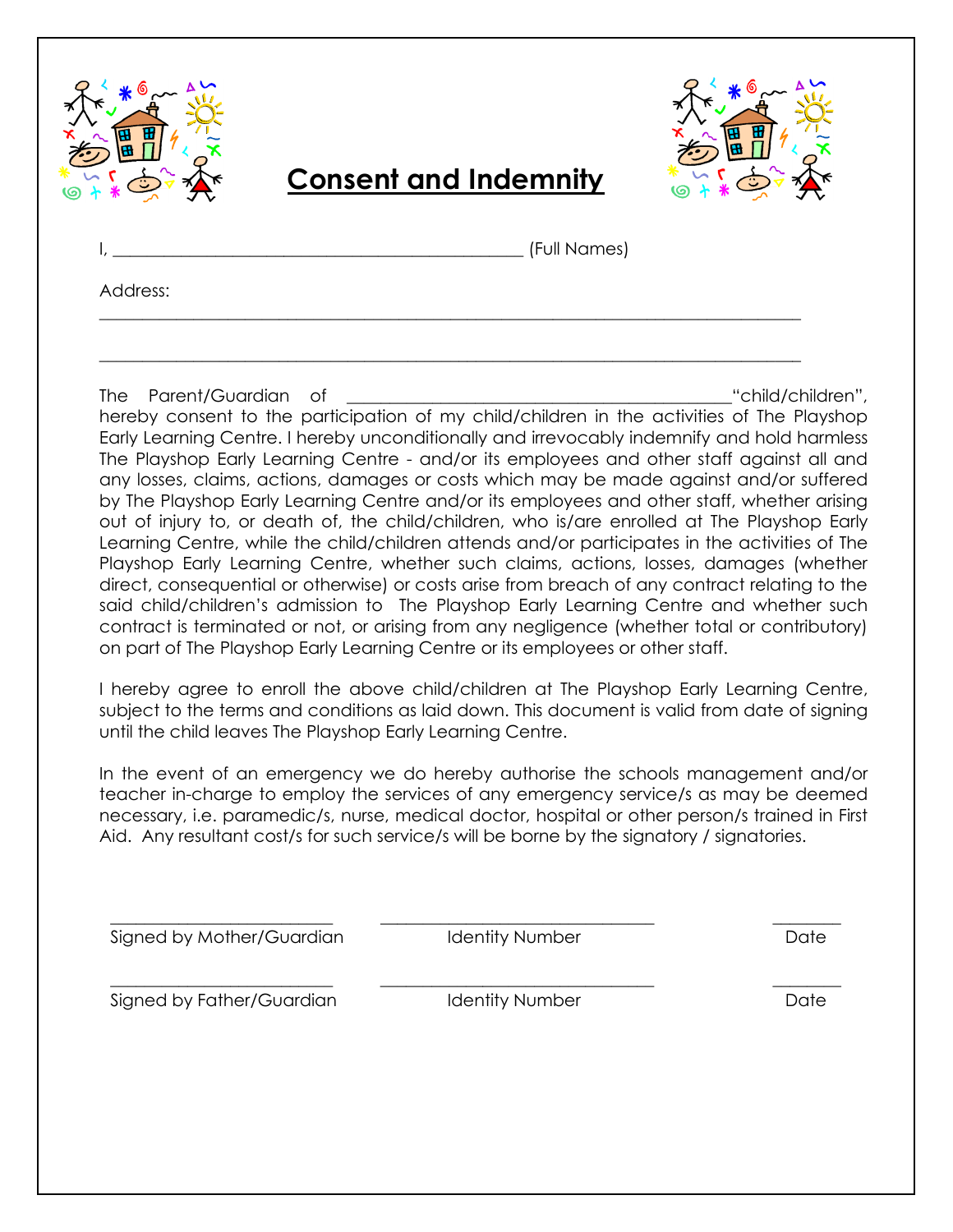

## **The Playshop Early Learning Centre**

3 Middle Road, Morningside, Sandton  **Cell:** 082 457 1276 [cindy@playshop.co.za](mailto:cindy@playshop.co.za)



## **Fees Agreement: Acknowledgement of Debt**

acknowledge all conditions of payment and take absolute responsibility for the payment of any fees applicable. I acknowledge that this document applies for the duration of my child's stay at The Playshop Early Learning Centre.

## **Payment of School Fees:**

- School fees are compulsory and payable **in advance** before the **1st of each month**
- Late payments will attract **interest** at the end of each month for the amount outstanding for the term
- The schedule of fees is a guide only and the school may be obliged to include unforeseen costs during the year

## **Payment options: Please initial your chosen payment option**

OPTION 1: **ANNUAL** PAYMENT

OPTION 2: **3 TERMLY** PAYMENTS – made by **1st January, 1st May and 1st September**

OPTION 3: **12 MONTHLY** PAYMENTS – made from **January to December**

 **(monthly fees are** payable **in advance before** the **1st of each month)**

To secure your place **a R2000.00 REGISTRATION FEE is required**

**WITHDRAWAL NOTICE: One full term or four months written notice** is required if you intend to remove your child from the school. **This notice is to be given the term preceding the term of withdrawal**. Failure to do so will result in you being held liable for the full terms fees in question, whether your child attends school during that term. The responsible parent or guardian will be held liable for legal fees and or collection commissions @ 28, 5% to be added to the capital amount outstanding should the account be handed over for collection.

NAME: \_\_\_\_\_\_\_\_\_\_\_\_\_\_\_\_\_\_ ID: \_\_\_\_\_\_\_\_\_\_\_\_\_\_\_\_\_\_\_\_\_\_\_\_\_\_\_ DATE: \_\_\_\_\_\_\_\_\_\_\_\_\_

**(Person responsible for payment of fees)**: SIGNATURE: \_\_\_\_\_\_\_\_\_\_\_\_\_\_\_\_\_\_\_\_\_\_\_\_\_\_\_\_ **This document is valid for the full duration of the child's enrolment at The Playshop Early Learning Centre**

## **BANK DETAILS**:

The Playshop Early Learning Centre Standard Bank Sandton City Branch: 01810591 Account Number: 300120877 Reference: Child's name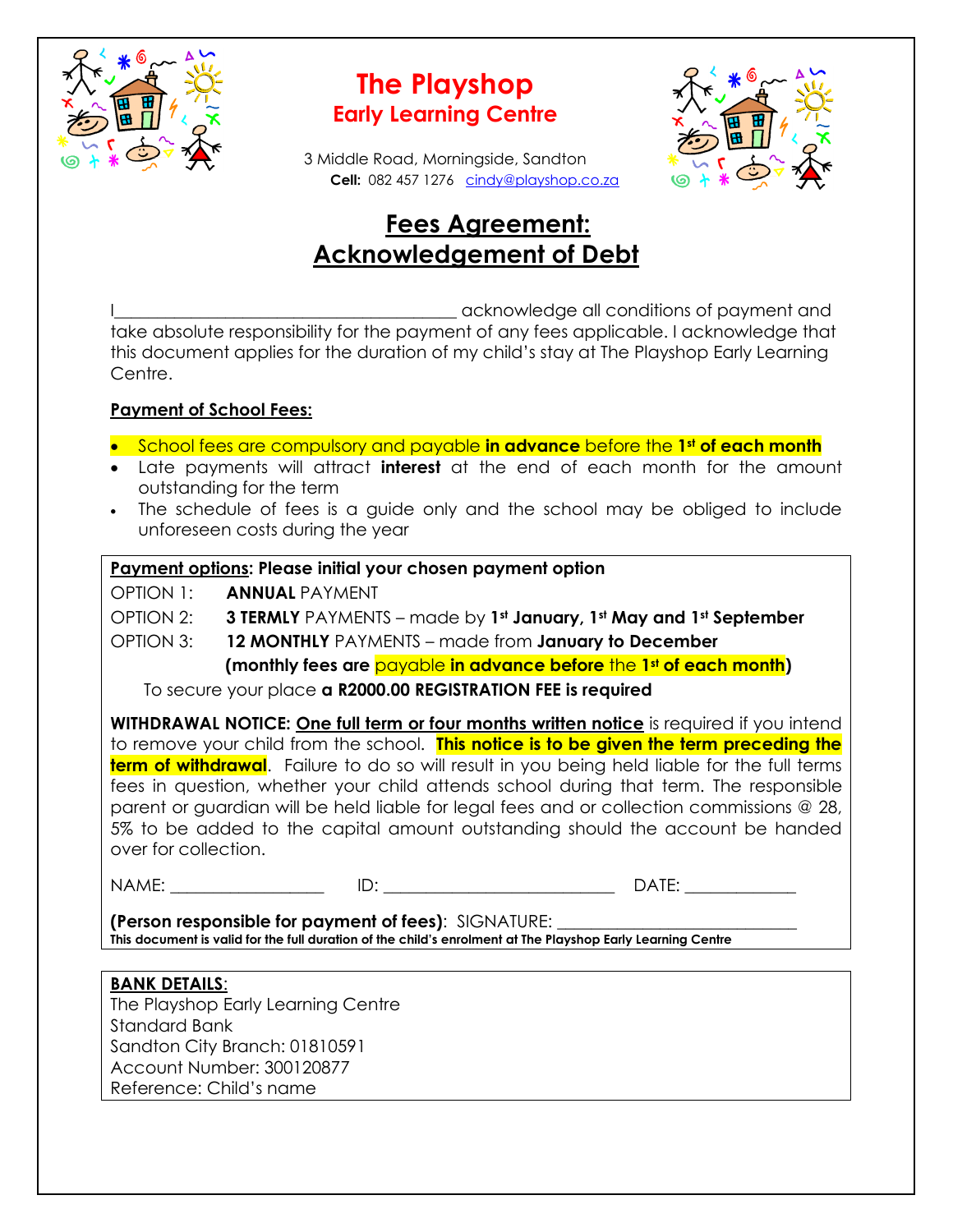| <b>Administration of Medicine</b>                      |                                                                                                                                                                                                                                      |  |  |  |
|--------------------------------------------------------|--------------------------------------------------------------------------------------------------------------------------------------------------------------------------------------------------------------------------------------|--|--|--|
|                                                        | give permission for my child, <b>with the contract of the contract of the contract of the contract of the contract of the contract of the contract of the contract of the contract of the contract of the contract of the contra</b> |  |  |  |
| telephonically.                                        | to be administered medication at The Playshop ELC once I have given permission                                                                                                                                                       |  |  |  |
| Signed: Mother / Guardian                              | Date: ______________                                                                                                                                                                                                                 |  |  |  |
| Signed: Father / Guardian                              | Date: ____________                                                                                                                                                                                                                   |  |  |  |
|                                                        | <b>Administration of CPR</b>                                                                                                                                                                                                         |  |  |  |
|                                                        |                                                                                                                                                                                                                                      |  |  |  |
| Signed: _______________________<br>Mother / Guardian   | Date: ____________                                                                                                                                                                                                                   |  |  |  |
| Father / Guardian                                      | Date: ___________                                                                                                                                                                                                                    |  |  |  |
|                                                        | <b>Acknowledgement of PoPI Act</b>                                                                                                                                                                                                   |  |  |  |
|                                                        | give permission for my personal email address / mobile                                                                                                                                                                               |  |  |  |
|                                                        | number to be shared with the class group of my child, __________________________<br>(insert name of child)                                                                                                                           |  |  |  |
| This is for the purpose of school correspondence ONLY. |                                                                                                                                                                                                                                      |  |  |  |
| Mother / Guardian                                      |                                                                                                                                                                                                                                      |  |  |  |
|                                                        |                                                                                                                                                                                                                                      |  |  |  |
|                                                        | <b>Acknowledgement of Social Media Posts</b>                                                                                                                                                                                         |  |  |  |
|                                                        |                                                                                                                                                                                                                                      |  |  |  |
|                                                        | child,____________________________to be posted on the The Playshop Early Learning                                                                                                                                                    |  |  |  |
|                                                        | Centre Facebook page. (Please note this is not mandatory)                                                                                                                                                                            |  |  |  |
| Signed: _______________________                        | Date: ____________                                                                                                                                                                                                                   |  |  |  |